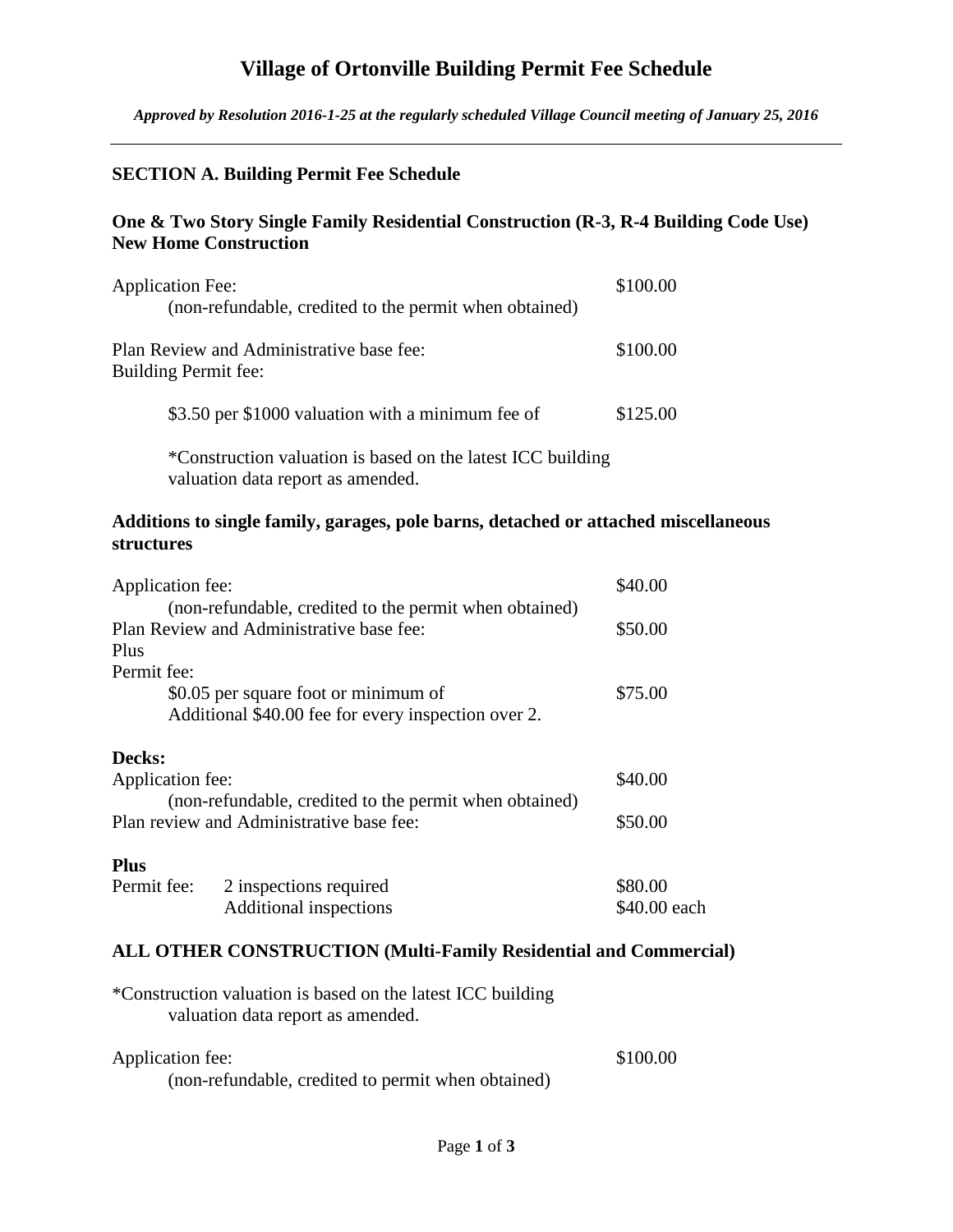# **Village of Ortonville Building Permit Fee Schedule**

*Approved by Resolution 2016-1-25 at the regularly scheduled Village Council meeting of January 25, 2016*

## **Building Permit fee:**

Total cost of improvement:

| \$1.00 to \$1,000.00        | \$100.00                                    |
|-----------------------------|---------------------------------------------|
| \$1,001.00 to \$500,000.000 | $$100.00 + 3.00$ per 1000 over 1001.00      |
| \$500,000.00 and over       | $$1,715.00 + 3.60$ per 1000 over 500,000.00 |

### **PLUS plan review fees:**

| <b>Building Valuation:</b> | Bldg Code  |           | Energy Code Plumbing, Elec |
|----------------------------|------------|-----------|----------------------------|
|                            |            |           | or Mech. (individual rev.) |
| Up to \$20,000.00          | \$100.00   | \$40.00   | \$40.00 each               |
| Over \$20,001.00           | $$100.00+$ | $$40.00+$ | $$40.00$ each +            |
| Per 1000.00 over           | X.005      | x.0015    | X.0010                     |

**Modular buildings (all types) –** Calculate regular building permit fees then reduce by 50%. Minimum inspections three (3): footing, backfill, and final.

#### **Swimming Pools**:

|             | Plan review and administrative fee:     | \$40.00 |
|-------------|-----------------------------------------|---------|
| Permit fee: | \$3.00 per 1000 valuation or minimum of | \$40.00 |

#### **Demolition Permits:**

| Plan review and administrative fee:               | \$50.00 |
|---------------------------------------------------|---------|
| Permit fee: Per inspection required               | \$50.00 |
| Plus bond for clean-up based on size of structure |         |

To be removed as determined by the Building Dept.

Certification is required from the gas and electric companies that all service connections have been removed and cleared for Wrecking Clearance.

## **Permits for moving of structures:**

Pre-moving application fee for pre-inspection \$300.00 Building, mechanical, plumbing, electrical permits as required by this schedule.

#### **Transfer of Building Permit:** \$25.00

Only when authorized by original permit holder and written authorization of the property owner as allowed by state law.

## **Permit Renewals:**

All building permits shall be valid for 180 days (6 months) only or as long as progress is continual. Permits shall become invalid when progress is abandoned for a period of six months or more. One renewal may be obtained for good reason by the original permit holder by payment of a renewal fee equal to 20% of the fee applicable in this schedule.